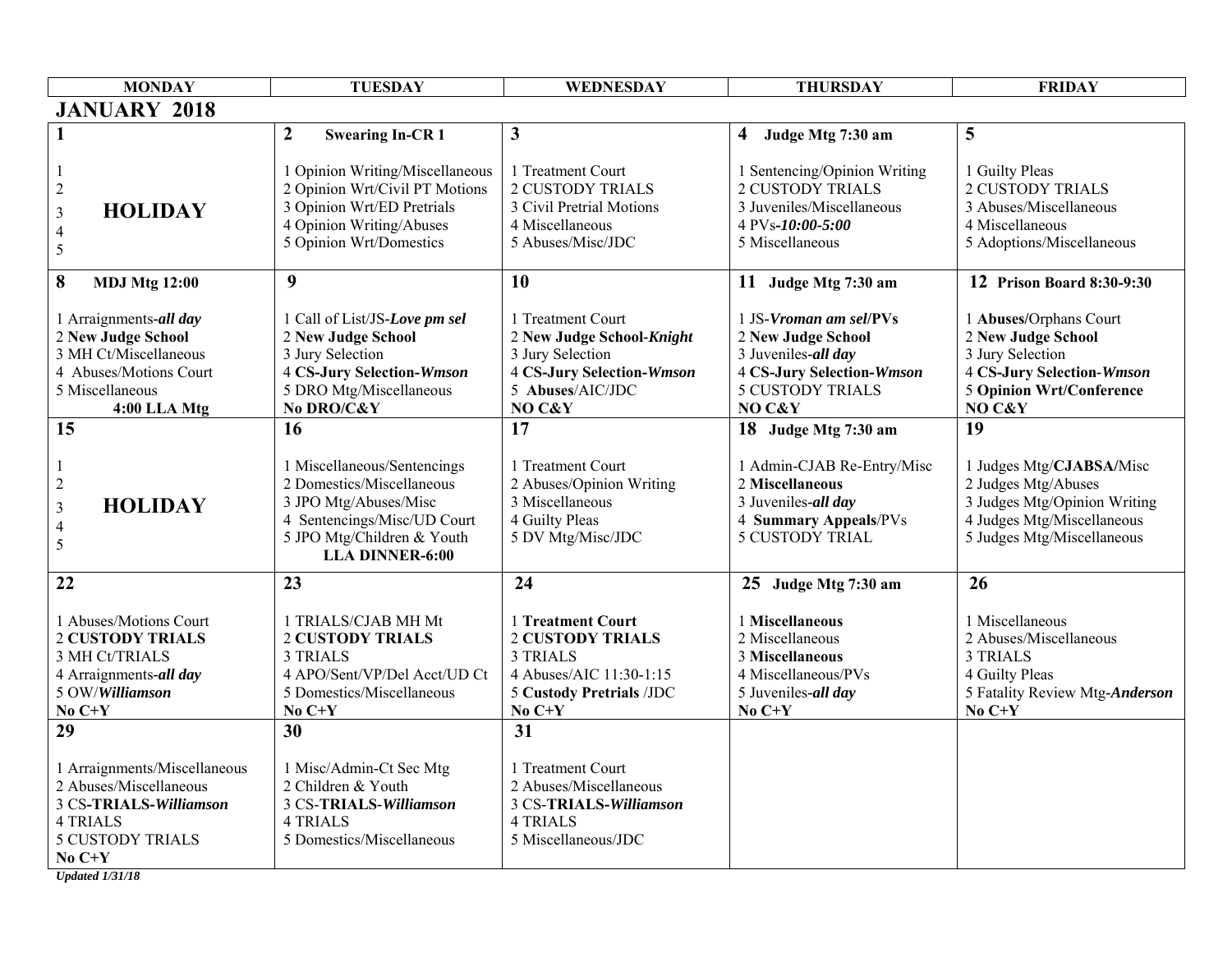| <b>MONDAY</b>                                                                                                                                       | <b>TUESDAY</b>                                                                                                                         | WEDNESDAY                                                                                                            | <b>THURSDAY</b>                                                                                        | <b>FRIDAY</b>                                                                                                       |
|-----------------------------------------------------------------------------------------------------------------------------------------------------|----------------------------------------------------------------------------------------------------------------------------------------|----------------------------------------------------------------------------------------------------------------------|--------------------------------------------------------------------------------------------------------|---------------------------------------------------------------------------------------------------------------------|
| <b>FEBRUARY 2018</b>                                                                                                                                |                                                                                                                                        |                                                                                                                      |                                                                                                        |                                                                                                                     |
|                                                                                                                                                     |                                                                                                                                        |                                                                                                                      | 1 Judge Mtg 7:30 am                                                                                    | $\boldsymbol{2}$                                                                                                    |
|                                                                                                                                                     |                                                                                                                                        |                                                                                                                      | 1 TRIALS<br>2 Miscellaneous<br>3 CS-TRIALS-Williamson<br>4 PVs-10:00-5:00<br>5 Juveniles-all day       | 1 Guilty Pleas<br><b>2 CUSTODY TRIALS</b><br>3 CS-TRIALS-Williamson<br>4 Miscellaneous<br>5 Abuses/Adoptions        |
| 5 Re-Entry Dinner                                                                                                                                   | 6                                                                                                                                      | $\overline{7}$                                                                                                       | 8 Judge Mtg 7:30 am                                                                                    | <b>9 Prison Board 8:30-9:30</b>                                                                                     |
| 1 TRIALS-B. Love<br><b>2 CUSTODY TRIALS</b><br><b>3 TRIALS</b><br>4 Arraignments/Motions Court<br>5 Abuses/Miscellaneous<br><b>BENCH/BAR</b> @ NOON | 1 TRIALS-B. Love<br>2 Domestics/ED Pretrials<br><b>3 TRIALS</b><br>4 Opinion Writing/UD Court<br>5 DRO Mtg/Children & Youth            | 1 TC-TRIALS-B. Love<br><b>2 CUSTODY TRIALS</b><br><b>3 TRIALS</b><br>4 Sentencings/Miscellaneous<br>5 Abuses/AIC/JDC | 1 TRIALS-B. Love<br>2 Opinion Writing<br><b>3 TRIALS</b><br>4 Miscellaneous/PVs<br>5 Juveniles-all day | 1 TRIALS-B. Love<br>2 Abuses/Orphans Court<br><b>3 TRIALS</b><br>4 Guilty Pleas<br><b>5 CUSTODY TRIALS</b>          |
| 12<br><b>MDJ Mtg 12:00</b>                                                                                                                          | 13                                                                                                                                     | 14                                                                                                                   | 15 Judge Mtg 7:30 am                                                                                   | 16                                                                                                                  |
| 1 Abuses/Opinion Writing<br>2 Miscellaneous<br>3 MH Court/OW-Mock Trial<br>4 Arraignments/Miscellaneous<br><b>5 Conference</b>                      | 1 TRIALS-B. Love<br>2 TRIALS<br>3 JPO Mtg/Custody Pretrials<br>4 Sentencing/VP/Miscellaneous<br>5 JPO/Domestics/Misc                   | 1 Treatment Court<br>2 TRIALS<br>3 Custody Pretrials<br>4 Abuses/Suspensions<br>5 Miscellaneous/JDC                  | 1 Opinion Writing<br>2 TRIALS<br>3 Juveniles-all day<br>4 Miscellaneous/PVs<br><b>5 CUSTODY TRIALS</b> | 1 Orphans Ct/CJABSA<br>2 Criminal Status<br>3 Abuses/Custody Pretrials<br>4 Misc/Summary Appeals<br>5 CC/Graduation |
| 19                                                                                                                                                  | 20                                                                                                                                     | 21                                                                                                                   | 22<br>Judge Mtg 7:30 am                                                                                | 23                                                                                                                  |
| $\sqrt{2}$<br><b>HOLIDAY</b><br>$\mathfrak{Z}$<br>$\overline{4}$<br>5                                                                               | 1 Sentencings/Miscellaneous<br>2 Children & Youth<br>3 Abuses/Miscellaneous<br>4 APO Mtg/Misc/Del Acct/UD<br>5 Domestics/Miscellaneous | $\sqrt{2}$<br>$\mathfrak{Z}$<br><b>STATE TRIAL</b><br>$\overline{4}$<br>5 BW/Abuses/AIC/JDC                          | $\overline{c}$<br><b>JUDGES</b><br>3<br>4<br>5                                                         | $\sqrt{2}$<br>$\mathfrak{Z}$<br><b>CONFERENCE</b><br>$\overline{4}$<br>5                                            |
| 26                                                                                                                                                  | 27                                                                                                                                     | 28                                                                                                                   |                                                                                                        |                                                                                                                     |
| 1 Arraignments/Motions Court<br>2 Civil Pretrial Conferences<br>3 MH Court/CV PT Conf<br>4 Abuses/CV PT conf<br><b>5 CUSTODY TRIAL</b>              | 1 Sentencings/Admin Time<br>2 Domestics/CV PT Conf<br><b>3 TRIALS</b><br>4 Civil PT Conf / VP/Misc<br>5 Miscellaneous                  | 1 Treatment Court<br>2 Abuses/Civil Pretrial Conf<br><b>3 TRIALS</b><br>4 Guilty Pleas<br>5 Miscellaneous/JDC        |                                                                                                        |                                                                                                                     |

*Updated 2/28/18*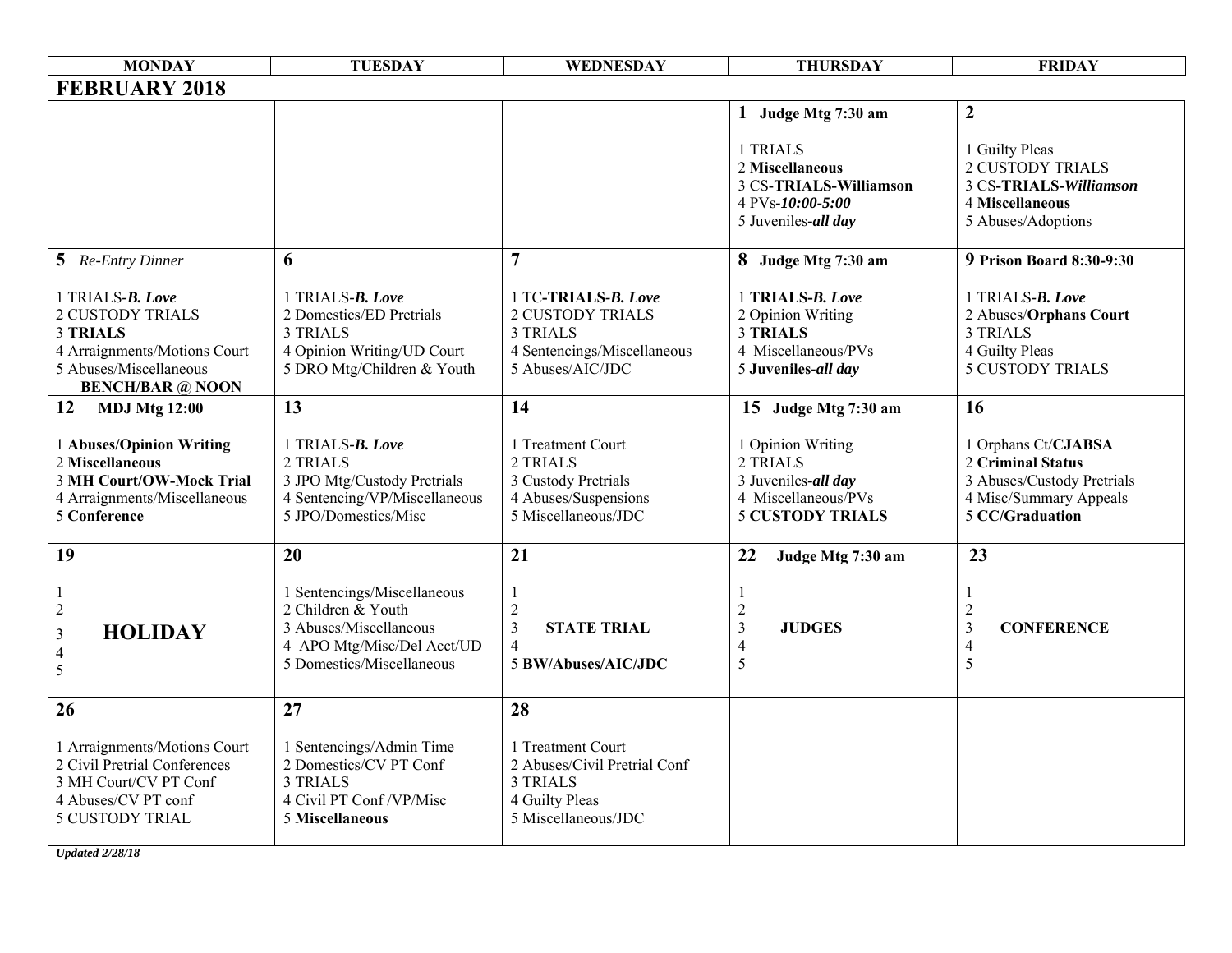| <b>MONDAY</b>                                                                                                                             | <b>TUESDAY</b>                                                                                                                                         | WEDNESDAY                                                                                                                     | <b>THURSDAY</b>                                                                                                           | <b>FRIDAY</b>                                                                                                                      |
|-------------------------------------------------------------------------------------------------------------------------------------------|--------------------------------------------------------------------------------------------------------------------------------------------------------|-------------------------------------------------------------------------------------------------------------------------------|---------------------------------------------------------------------------------------------------------------------------|------------------------------------------------------------------------------------------------------------------------------------|
| <b>MARCH 2018</b>                                                                                                                         |                                                                                                                                                        |                                                                                                                               |                                                                                                                           |                                                                                                                                    |
|                                                                                                                                           |                                                                                                                                                        |                                                                                                                               | 1 Judge Mtg 7:30 am                                                                                                       | $\overline{2}$                                                                                                                     |
|                                                                                                                                           |                                                                                                                                                        |                                                                                                                               | 1 Miscellaneous<br>2 Custody Pretrials<br>3 Juveniles-all day<br>4 PVs-10:00-5:00<br><b>5 CUSTODY TRIALS</b>              | 1 Abuses/CJAB/Miscellaneous<br>2 Custody Pretrials<br>3 Civil Pretrial Conferences<br>4 Miscellaneous<br>5 Adoptions/Miscellaneous |
| 5                                                                                                                                         | <b>CRIMINAL PRETRIALS</b><br>6                                                                                                                         | $\overline{7}$                                                                                                                | 8 Judge Mtg 7:30 am                                                                                                       | 9 Prison Board 8:30-9:30                                                                                                           |
| 1 Arraignments/Motions Court<br>2 Custody Pretrials<br><b>3 TRIALS</b><br><b>4 TRIALS</b><br>5 Abuses/Miscellaneous                       | 1 Guilty Pleas<br>2 Domestics/ED Pretrials<br>3 JPO Mtg/TRIALS<br>4 Miscellaneous<br>5 JPO Mtg/Children & Youth                                        | 1 TC/TRIALS<br>2 Abuses/Miscellaneous<br><b>3 TRIALS</b><br>4 Miscellaneous<br>5 Miscellaneous/AIC/JDC                        | 1 Admin-CJAB Renty/Misc<br><b>2 CUSTODY TRIALS</b><br><b>3 TRIALS</b><br>4 Miscellaneous/PVs<br>5 Juveniles/Miscellaneous | 1 Miscellaneous<br><b>2 CUSTODY TRIALS</b><br><b>3 TRIALS</b><br>4 Miscellaneous<br>5 Abuses/Miscellaneous                         |
| 12<br><b>MDJ Mtg 12:00</b>                                                                                                                | 13                                                                                                                                                     | 14                                                                                                                            | 15 Judge Mtg 7:30 am                                                                                                      | 16                                                                                                                                 |
| 1 OW-Misc-Judge Anderson<br>2 Abuses/CV PT Motions<br>3 MH Court/CV PT Motions<br>4 Arraignments/Motions Court<br><b>5 CUSTODY TRIALS</b> | 1 Sentencings/CJAB MH Mtg<br>2 Domestics/Miscellaneous<br>3 Miscellaneous<br>4 APO Mtg/Misc/VP/UD Ct<br>5 Round Table                                  | 1 Treatment Court<br>2 Abuses/Orphans Court<br>3 Miscellaneous<br>4 Sentencings/Miscellaneous<br>5 Misc/ACI/JDC               | 1 Misc/Summary Appeals<br>2 Miscellaneous<br>3 Juveniles-all day<br>4 Miscellaneous/PVs<br><b>5 CUSTODY TRIALS</b>        | 1 Abuses/CJABSA/Misc<br><b>2 CUSTODY TRIALS</b><br>3 Miscellaneous<br>4 Guilty Pleas<br>5 Miscellaneous                            |
| 19                                                                                                                                        | 20                                                                                                                                                     | 21                                                                                                                            | 22 Judge Mtg 7:30 am                                                                                                      | 23                                                                                                                                 |
| 1 Miscellaneous<br>2 Miscellaneous<br>3 Miscellaneous<br>4 Arraignments/Miscellaneous<br>5 Abuses/Miscellaneous                           | 1 Call of List/Jury Selection<br>2 Jury Selection<br>3 Opinion Writing<br>4 Opinion Writing/Del<br>Acct/Misc<br>5 DRO Mtg/CUSTODY TRIALS<br>NO DRO/C&Y | 1 Treatment Court<br>2 Abuses/Jury Selection<br>3 Jury Selection<br>4 Jury Sel/AIC/Miscellaneous<br>5 Miscellaneous<br>NO C&Y | 1 Jury Selection<br>2 Jury Selection<br>3 Juveniles-all day<br>4 Miscellaneous/PVs<br><b>5 Miscellaneous</b><br>NO C&Y    | 1 Orphans Court<br>2 Abuses/Miscellaneous<br>3 Jury Selection<br>4 Jury Selection<br><b>5 CUSTODY TRIAL</b><br>NO C&Y              |
| 26                                                                                                                                        | 27                                                                                                                                                     | 28                                                                                                                            | 29<br>Judge Mtg 7:30 am                                                                                                   | 30                                                                                                                                 |
| 1 Arraignments/Motions Court<br>2 Abuses/Miscellaneous<br>3 MH Court/ Miscellaneous<br>4 Miscellaneous<br><b>5 CUSTODY TRIALS</b>         | 1 Sentencings/Admin Time<br>2 Children & Youth<br>3 Domestics/Miscellaneous<br>4 Miscellaneous/VP/ Misc/UD<br><b>5 CUSTODY TRIALS</b>                  | 1 Treatment Court<br>2 Opinion Writing<br>3 Abuses/Miscellaneous<br>4 Sentencings/Miscellaneous<br>5 Miscellaneous/JDC        | 1 Judicial Training<br>2 Abuses/ Miscellaneous<br>3 Juveniles-all day<br>4 Miscellaneous /PVs<br><b>5 Miscellaneous</b>   | -1<br>$\overline{c}$<br><b>HOLIDAY</b><br>$\overline{3}$<br>$\overline{4}$<br>5                                                    |

*Updated 2/28/18*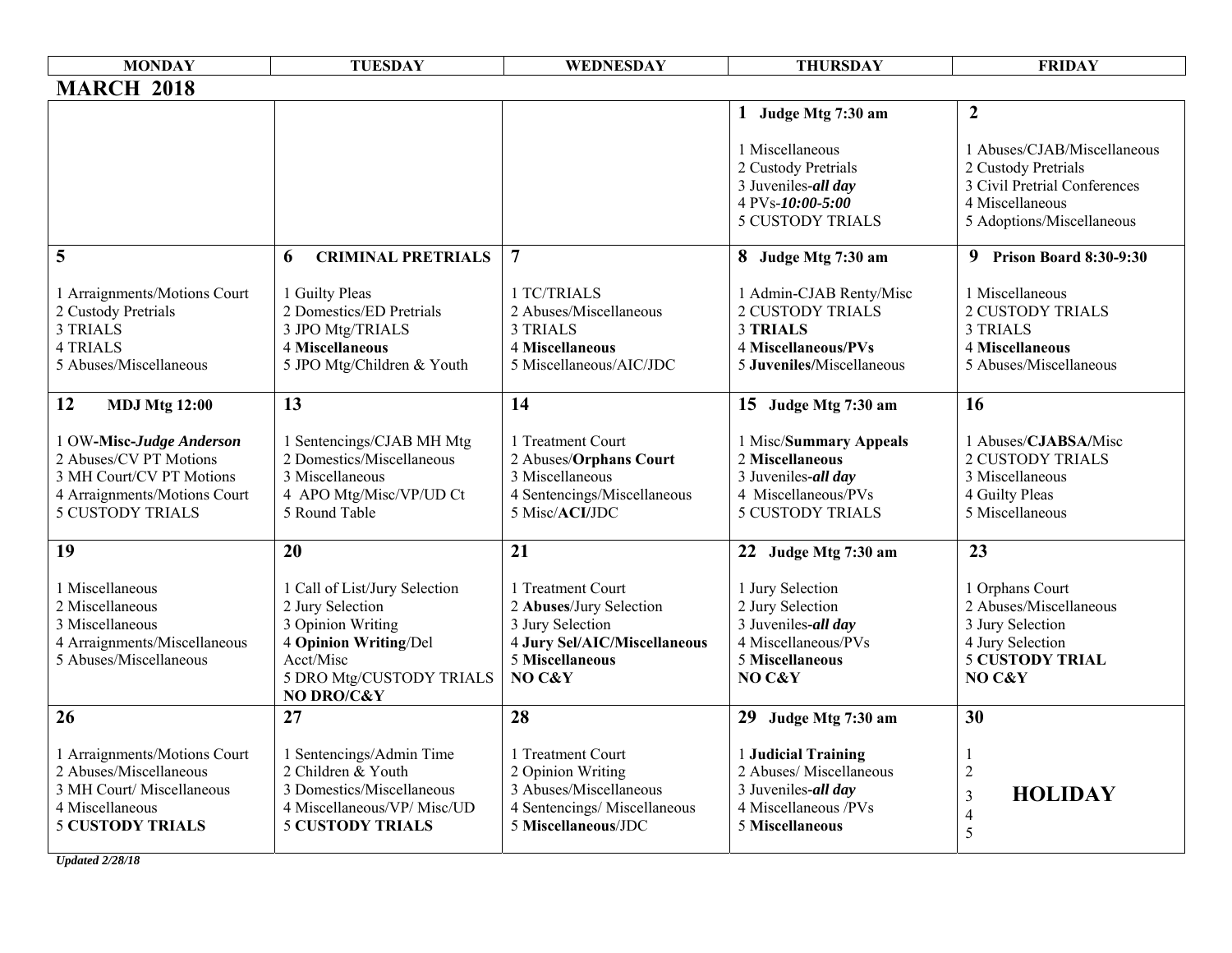| <b>MONDAY</b>                                                                                                                      | <b>TUESDAY</b>                                                                                                                            | WEDNESDAY                                                                                                                                                  | <b>THURSDAY</b>                                                                                                           | <b>FRIDAY</b>                                                                                                                       |
|------------------------------------------------------------------------------------------------------------------------------------|-------------------------------------------------------------------------------------------------------------------------------------------|------------------------------------------------------------------------------------------------------------------------------------------------------------|---------------------------------------------------------------------------------------------------------------------------|-------------------------------------------------------------------------------------------------------------------------------------|
| <b>APRIL 2018</b>                                                                                                                  |                                                                                                                                           |                                                                                                                                                            |                                                                                                                           |                                                                                                                                     |
| $\overline{2}$                                                                                                                     | $\mathbf{3}$                                                                                                                              | $\overline{\mathbf{4}}$                                                                                                                                    | 5 Judge Mtg 7:30 am                                                                                                       | 6                                                                                                                                   |
| <b>1 CRIMINAL STATUS</b><br>2 Abuses/Custody Pretrials<br>3 MH Court/TRIALS<br>4 Arraignments/ Miscellaneous<br>5 Children & Youth | 1 CJAB Conference<br>2 Domestics/Orphans Court<br>3 TRIALS<br>4 Opinion Writing/UD Court<br>5 Conference                                  | 1 TC/CJAB Conference<br>2 Abuses/Custody Pretrials<br>3 Sentencings/Suspensions<br>4 Miscellaneous<br>5 Miscellaneous/AIC/JDC                              | 1 TRIALS<br>2 Custody Pretrials<br>3 TRIALS<br>4 PVs-10:00-5:00<br>5 Juveniles/ Miscellaneous                             | 1 TRIALS<br>2 Abuses/Custody Pretrials<br>3 TRIALS<br>4 Guilty Plea<br>5 HOWG TYraining                                             |
| 9<br><b>MDJ Mtg 12:00</b>                                                                                                          | 10                                                                                                                                        | 11                                                                                                                                                         | 12 Judge Mtg 7:30 am                                                                                                      | 13 Prison Board 8:30-9:30                                                                                                           |
| 1 Abuses/ Miscellaneous<br><b>2 CUSTODY TRIALS</b><br><b>3 TRIALS</b><br>4 Arraignments/Motions Court<br>5 C+Y Termination Hearing | 1 Sentencings/Miscellaneous<br>2 Domestics/ED Pretrials<br>3 JPO Mtg/Miscellaneous<br><b>4 TRIALS/VP/TRIALS</b><br>5 JPO Mtg/C+Y Term Hrg | 1 Treatment Court<br><b>2 CUSTODY TRIALS</b><br>3 CS-TRIALS-Anderson<br>4 Sentencings/Misc-Moot Court<br>5 Bench Book/Abuses/JDC<br>Judge Leete-CR 5-Kontz | 1 Admin Time/ Miscellaneous<br>2 Custody Pretrials<br><b>3 CRIMINAL STATUS</b><br>4 TRIALS/PVs<br>5 Juveniles-all day     | 1 Guilty Pleas/Adoptions<br><b>2 CRIMINAL STATUS</b><br>3 CS-TRIALS-Anderson<br>4 CS-Abuses/Pleas-Wmson<br><b>5 CRIMINAL STATUS</b> |
| 16                                                                                                                                 | 17                                                                                                                                        | 18                                                                                                                                                         | 19 Judge Mtg 7:30 am                                                                                                      | 20                                                                                                                                  |
| 1 Arraignments/Sent Seminar<br>2 Abuses/TRIALS<br><b>3 CRIMINAL STATUS</b><br><b>4 TRIALS</b><br>5 Family Group Meeting            | 1Opinion Writing<br>2 DRO/TRIALS<br>3 CS-TRIALS-Anderson<br>4 APO Mtg/Sent/Misc<br>5 Family Group Meeting                                 | 1 Treatment court<br>2 TRIALS<br>3 CS-TRIALS-Anderson<br>4 Misc/AIC/Miscellaneous<br>5 DV Mtg/Abuses/Misc/JDC                                              | 1 Summary Appeals<br>2 TRIALS<br>3 CS-TRIALS-Anderson<br><b>4 TRIALS/PVs</b><br>5 Juveniles-all day                       | 1 Guilty Pleas/CJABSA/Misc<br>2 TRIALS<br>3 CS-Pleas/Misc-Anderson<br><b>4 TRIALS</b><br>5 Abuses/ Miscellaneous                    |
| 23                                                                                                                                 | 24                                                                                                                                        | 25                                                                                                                                                         | 26 Judge Mtg 7:30 am                                                                                                      | 27                                                                                                                                  |
| 1 Arraignments/Motions Court<br>2 Abuses/ Miscellaneous<br>3 MH Ct/TRIALS<br><b>4 TRIALS</b><br><b>5 CUSTODY TRIALS</b>            | 1 Sent/DUB Mtg/Ct Sec Mtg<br>2 Children & Youth<br>3 TRIALS<br>4 Misc/VP/Del Acct/UD Ct<br>5 Domestics/Miscellaneous                      | 1 Treatment Court<br><b>2 CUSTODY TRIAL</b><br><b>3 TRIALS</b><br>4 Miscellaneous/Sentencings<br>5 Abuses/Misc/JDC                                         | 1V Miscellaneous<br>2 Civil Pretrial Conferences<br>3 Juveniles-all day<br><b>4 TRIALS/PVs</b><br><b>5 CUSTODY TRIALS</b> | 1 Guilty Pleas<br>2 Orphans Court<br>3 Abuses/CV PT Conf<br>4 Seminar<br><b>5 CUSTODY TRIALS</b>                                    |
| 30                                                                                                                                 |                                                                                                                                           |                                                                                                                                                            |                                                                                                                           |                                                                                                                                     |
| 1 TRIALS<br>2 TRIALS<br>3 Abuses/CV PT Conf<br>4 Arraignments/ Miscellaneous<br>5 C+Y Termination Hearing                          |                                                                                                                                           |                                                                                                                                                            |                                                                                                                           |                                                                                                                                     |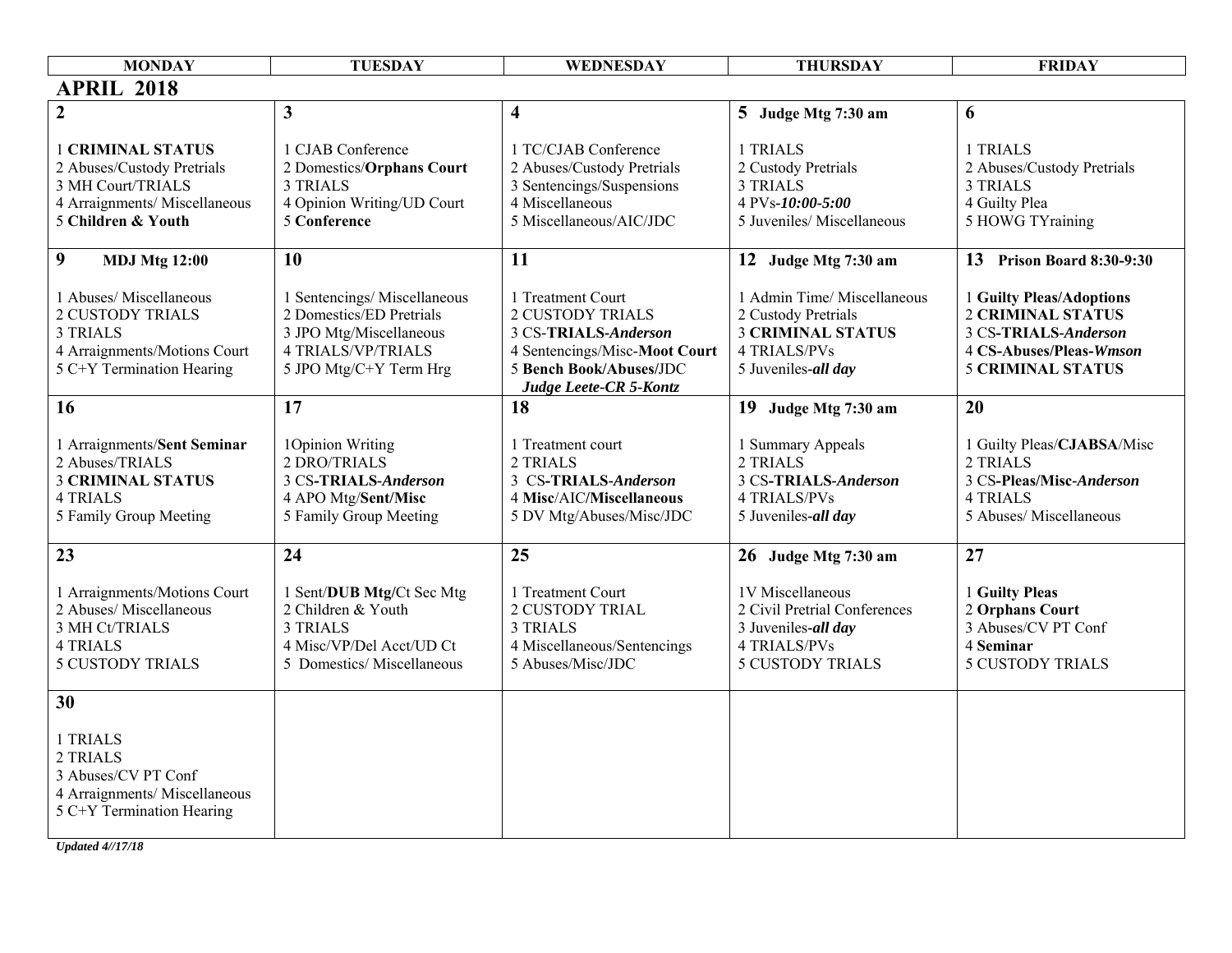| <b>MONDAY</b>                                                                                                                                                 | <b>TUESDAY</b>                                                                                                                                                           | WEDNESDAY                                                                                                                           | <b>THURSDAY</b>                                                                                                                      | <b>FRIDAY</b>                                                                                                                                   |
|---------------------------------------------------------------------------------------------------------------------------------------------------------------|--------------------------------------------------------------------------------------------------------------------------------------------------------------------------|-------------------------------------------------------------------------------------------------------------------------------------|--------------------------------------------------------------------------------------------------------------------------------------|-------------------------------------------------------------------------------------------------------------------------------------------------|
| <b>MAY 2018</b>                                                                                                                                               |                                                                                                                                                                          |                                                                                                                                     |                                                                                                                                      |                                                                                                                                                 |
|                                                                                                                                                               | $\mathbf{1}$                                                                                                                                                             | $\boldsymbol{2}$                                                                                                                    | 3 Judge Mtg 7:30 am                                                                                                                  | Law Day 4:00<br>$\overline{4}$                                                                                                                  |
|                                                                                                                                                               | 1 TRIALS<br>2 TRIALS<br>3 Civil Pretrial Conferences<br>4 Sentencings/Misc/UD Court<br>5 DRO Mtg/DRO/CV Pt Conf                                                          | 1 Treatment Court<br>2 TRIALS<br>3 Custody Pretrials<br>4 Abuses/ Miscellaneous<br>5 Miscellaneous/AIC/JDC                          | 1 TRIALS<br>2 TRIALS<br>3 Juveniles/Custody Pretrials<br>4 PVs-10:00-5:00<br>5 Miscellaneous                                         | 1 Miscellaneous/Law Day<br>2 Civil Pretrials/Law Day<br>3 Custody Pretrials/Law Day<br>4 Guilty Pleas-am only/Law Day<br>5 Abuses/ Misc/Law Day |
| $\overline{7}$                                                                                                                                                | <b>8 CRIMINAL PRETRIALS</b>                                                                                                                                              | $\boldsymbol{9}$                                                                                                                    | <b>10</b><br>Judge Mtg 7:30 am                                                                                                       | 11 Prison Board 8:30-9:30                                                                                                                       |
| 1 Arraignments/Motions Court<br>2 Abuses/ Miscellaneous<br><b>3 MH Court/Miscellaneous</b><br>4 TRIALS<br><b>5 CRIMINAL STATUS</b><br><b>BENCH/BAR</b> @ NOON | 1 TRIALS<br>2 Domestics/ED Pretrials<br>3 JPO Mtg/TRIALS<br><b>4 TRIALS/VP/TRIALS</b><br>5 JPO Mtg/Children & Youth                                                      | 1 TC/TRIALS<br>2 Abuses/ Miscellaneous<br><b>3 TRIALS</b><br><b>4 TRIALS</b><br>5 Miscellaneous/JDC<br>No $C+Y$                     | 1 Admin-CJAB Re-entry/Misc<br>2 TRIALS<br><b>3 TRIALS</b><br><b>4 TRIALS/PVs</b><br>5 Juveniles-all day<br>No $C+Y$                  | 1 Orphans Court<br>2 Abuses/ Miscellaneous<br><b>3 Ethics Committee</b><br>4 Guilty Pleas<br><b>5 CRIMINAL STATUS</b><br>No $C+Y$               |
| 14<br><b>MDJ Mtg 12:00</b>                                                                                                                                    | 15<br><b>Primary Election</b>                                                                                                                                            | 16                                                                                                                                  | 17 Judge Mtg 7:30 am                                                                                                                 | 18                                                                                                                                              |
| <b>1 CRIMINAL STATUS</b><br>2 Abuses/CV PT Motions<br><b>3 TRIALS</b><br>4 Arraignments/ Miscellaneous<br><b>5 CUSTODY TRIALS</b>                             | 1 Sentencings/CJAB MH Mtg<br><b>2 CUSTODY TRIALS</b><br>3 Civil Pretrials<br>4 Opinion Writing/UD Court<br>5 Domestics/Children & Youth<br><b>Regional Unit Meeting</b>  | 1 Treatment Court<br><b>2 CUSTODY TRIALS</b><br><b>3 Abuses/Summary Appeals</b><br>4 Misc/AIC/ Miscellaneous<br>5 Miscellaneous/JDC | 1 Guilty Pleas<br>2 Miscellaneous<br>3 Juveniles-all day<br>4 Miscellaneous /PVs<br><b>5 CUSTODY TRIALS</b>                          | 1 Judges Mtg/CJABSA/CS<br>2 Judges Mtg/Abuses<br>3 Judges Mtg/ Miscellaneous<br>4 Judges Mtg/ Miscellaneous<br>5 Judges Mtg/Adoptions           |
| 21                                                                                                                                                            | 22                                                                                                                                                                       | 23                                                                                                                                  | 24 Judge Mtg 7:30 am                                                                                                                 | 25                                                                                                                                              |
| 1 Arraignments/Motions Court<br><b>2 CUSTODY TRIALS</b><br><b>3 MH Court/Sentencings</b><br>4 Miscellaneous<br>5 Abuses/ Miscellaneous                        | Re-entry Ceremony 11:00<br>1 Call of the List/Admin Time<br>2 Jury Selection<br>3 Jury Selection<br>4 APO Mtg/Op Wrt/VP/Del Acct<br><b>5 CUSTODY TRIAL</b><br>NO DRO/C&Y | 1 Treatment Court<br>2 Abuses/Opinion Writing<br>3 Jury Selection<br>4 JS-R. Williams-am<br>5 State Roundtable<br>NO DRO C&Y        | 1 Jury Selection/PVs<br>2 Jury Selection<br>3 Juveniles-all day<br>4 CS-Jury Sel-Visiting Judge<br>5 State Roundtable<br>NO C&Y      | <b>1 CRIMINAL STATUS</b><br>2 Abuses/Orphans Court<br>3 Jury Selection<br>4 CS-Jury Sel-Visiting Judge<br><b>5 CRIMINAL STATUS</b><br>NO C&Y    |
| 28                                                                                                                                                            | 29                                                                                                                                                                       | 30                                                                                                                                  | 31 Judge Mtg 7:30 am                                                                                                                 |                                                                                                                                                 |
| $\sqrt{2}$<br><b>HOLIDAY</b><br>$\mathfrak{Z}$<br>$\overline{4}$<br>5                                                                                         | <b>1 CRIMINAL STATUS</b><br>2 Domestics/ Miscellaneous<br>3 Opinion Writing<br>4 Abuses/Misc/Del Accts<br><b>5 CRIMINAL STATUS</b>                                       | <b>1 TC/CRIMINAL STATUS</b><br>2 Abuses/ Miscellaneous<br>3 Miscellaneous<br>4 Miscellaneous /Sentencings<br>5 Misc/AIC/JDC         | <b>1 CRIMINAL STATUS</b><br><b>2 CUSTODY TRIALS</b><br>3 Juveniles/ Miscellaneous<br>4 Miscellaneous /PVs<br><b>5 CUSTODY TRIALS</b> |                                                                                                                                                 |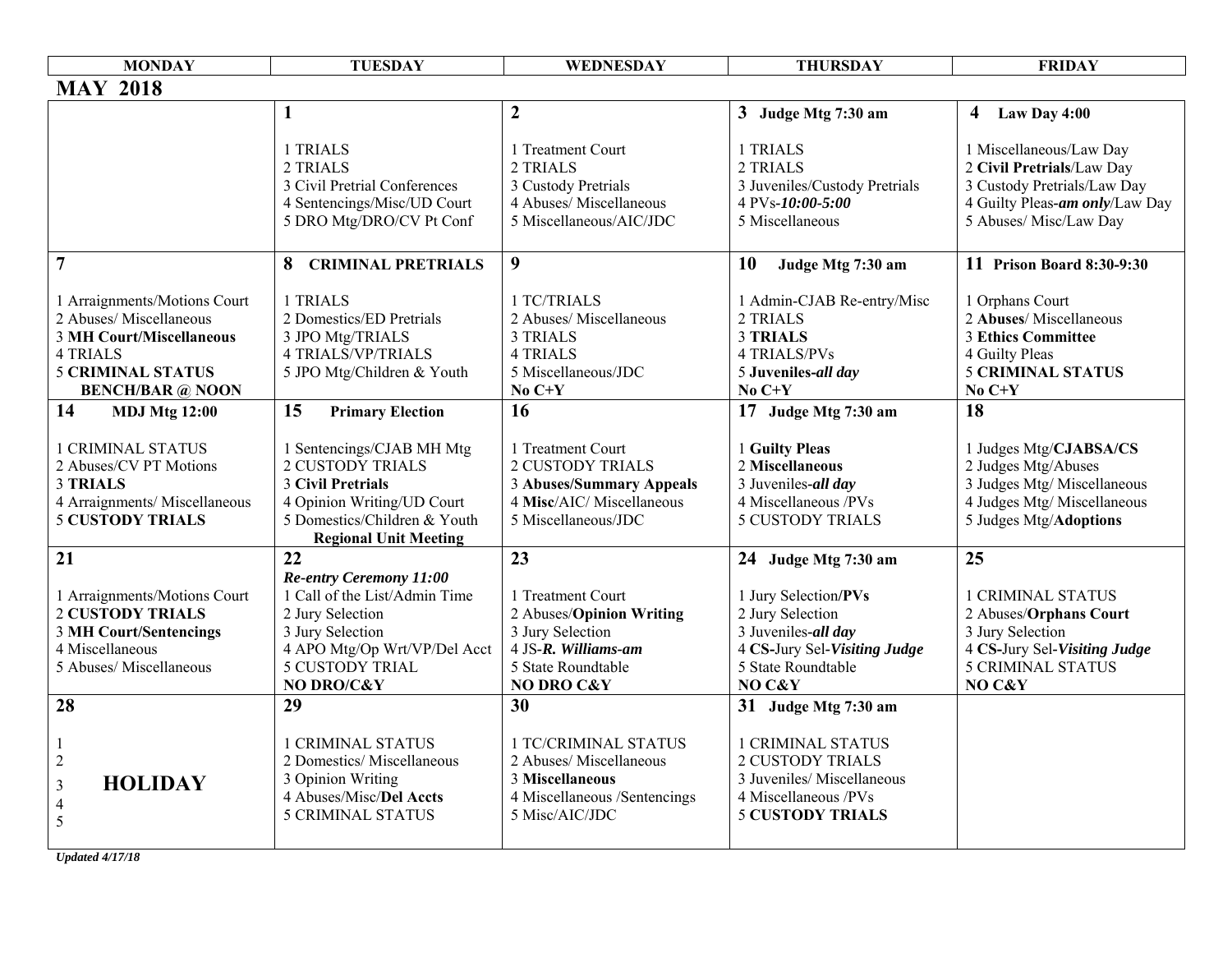| <b>MONDAY</b>                                                                                                                                                        | <b>TUESDAY</b>                                                                                                                                             | WEDNESDAY                                                                                                                           | <b>THURSDAY</b>                                                                                                                                                | <b>FRIDAY</b>                                                                                                                                                |
|----------------------------------------------------------------------------------------------------------------------------------------------------------------------|------------------------------------------------------------------------------------------------------------------------------------------------------------|-------------------------------------------------------------------------------------------------------------------------------------|----------------------------------------------------------------------------------------------------------------------------------------------------------------|--------------------------------------------------------------------------------------------------------------------------------------------------------------|
| <b>JUNE 2018</b>                                                                                                                                                     |                                                                                                                                                            |                                                                                                                                     |                                                                                                                                                                |                                                                                                                                                              |
| $\overline{\mathbf{4}}$                                                                                                                                              | 5                                                                                                                                                          | 6                                                                                                                                   | 7 Judge Mtg 7:30 am                                                                                                                                            | $\mathbf{1}$<br><b>1 CRIMINAL STATUS</b><br><b>2 CUSTODY TRIALS</b><br>3 Opinion Writing<br>4 Guilty Pleas<br>5 Abuses/Adoptions<br>8 Prison Board 8:30-9:30 |
| 1 PACAM Conference<br>2 C+Y Termination Hearing<br>3 MH Ct/TRIALS<br>4 Arraignments-all day<br>5 Abuses/ Miscellaneous                                               | 1 PACAM Conference<br>2 C+Y Termination Hearing<br><b>3 TRIALS</b><br>4 Sentencings/ Misc/UD Court<br>5 DRO Mtg/Domestics/ Misc                            | 1 Treatment Court<br>2 Training-Williamson<br><b>3 TRIALS</b><br><b>4 Guilty Pleas</b><br>5 DT-Abuses/Misc-Anderson                 | 1 TRIALS<br>2 Training-PH-Senior MDJ<br>3 Juveniles-all day<br>4 PVs-10:00-5:00<br>5 DT-CUST TRLS-Anderson                                                     | 1 TRIALS<br>2 Abuses/ED Pretrials<br><b>3 TRIALS</b><br><b>4 Opinion Writing</b><br><b>5 CUSTODY TRIALS</b>                                                  |
| 11<br><b>MDJ Mtg 12:00</b><br>1 Opinion Writing<br>2 Miscellaneous/Orphans Ct<br>3 Abuses/Sentencings<br>4 Miscellaneous/Mot Court<br><b>5 cs-CUSTODY TRIALS-DNA</b> | 12<br>1 Sentencings/Miscellaneous<br>2 Domestics/Children & Youth<br>3 JPO Mtg/Custody Pretrials<br>4 TRIALS-R. Williams<br><b>5 cs-CUSTODY TRIALS-DNA</b> | 13<br>1 Treatment Court<br>2 Abuses/ED Pretrials<br>3 Custody Pretrials<br>4 TRIALS-R. Williams<br>5 CS-Miscellaneous-DNA<br>No C&Y | 14 Judge Mtg 7:30 am<br>1 Admin Time/PVs<br><b>2 CUSTODY TRIALS</b><br>3 Juveniles-all day<br>4 TRIALS-R. Williams<br><b>5 cs-CUSTODY TRIALS-DNA</b><br>No C&Y | 15<br>1 Guilty Pleas/CJABSA/Misc<br><b>2 CUSTODY TRIALS</b><br>3 Abuses/Miscellaneous<br>4 TRIALS-R. Williams<br>5 CS-Miscellaneous-DNA<br>No C&Y            |
| 18<br>1 TRIALS<br>2 TRIALS<br>3 MH Court/ Miscellaneous<br>4 Arraignments/ Miscellaneous<br>5 Abuses/ Miscellaneous<br>No C&Y                                        | 19<br>1 TRIALS<br>2 TRIALS<br>3 Guilty Pleas<br>4 APO Mtg/Misc/Del Acct/UD<br>5 Domestics/ Miscellaneous<br>No C&Y                                         | 20<br>1 TC/TRIALS<br>2 TRIALS<br>3 Abuses/Suspensions<br>4 Sentencings/ Miscellaneous<br>5 Miscellaneous/JDC<br>No C&Y              | 21 Judge Mtg 7:30 am<br>1 TRIALS<br>2 TRIALS<br>3 Juveniles-all day<br>4 Miscellaneous /PVs<br><b>5 CUSTODY TRIALS</b><br>No C&Y                               | 22<br>1 Miscellaneous/Opinion Wrt<br>2 TRIALS<br>3 Custody PTs/Sum Appeals<br>4 Abuses/ Miscellaneous<br><b>5 CUSTODY TRIALS</b><br>No C&Y                   |
| 25<br>1 Arraignments/Motions Court<br>2 Abuses/ Miscellaneous<br>3 TRIALS<br><b>4 TRIALS</b><br><b>5 CUSTODY TRIALS</b>                                              | 26 Luncheon<br>1 Sentencings/Admin Time<br>2 Children & Youth<br>3 Miscellaneous/Opinion Wrt<br>4 Miscellaneous<br>5 Domestics/ Miscellaneous              | 27<br>1Treatment Court<br>2 Abuses/ Miscellaneous<br><b>3 Administrative Time</b><br><b>4 TRIALS</b><br>5 PJRPC                     | 28 Judge Mtg 7:30 am<br>1 Guilty Pleas<br>2 CUSTODY TRIALS<br>3 Juveniles-all day<br><b>4 TRIALS/PVs</b><br>5 PJRPC                                            | 29<br>1 Orphans Ct/CJAB/Orphans Ct<br>2 Abuses/ Miscellaneous<br><b>3 Administrative Time</b><br>4 CS-Judge Grine<br>5 Miscellaneous                         |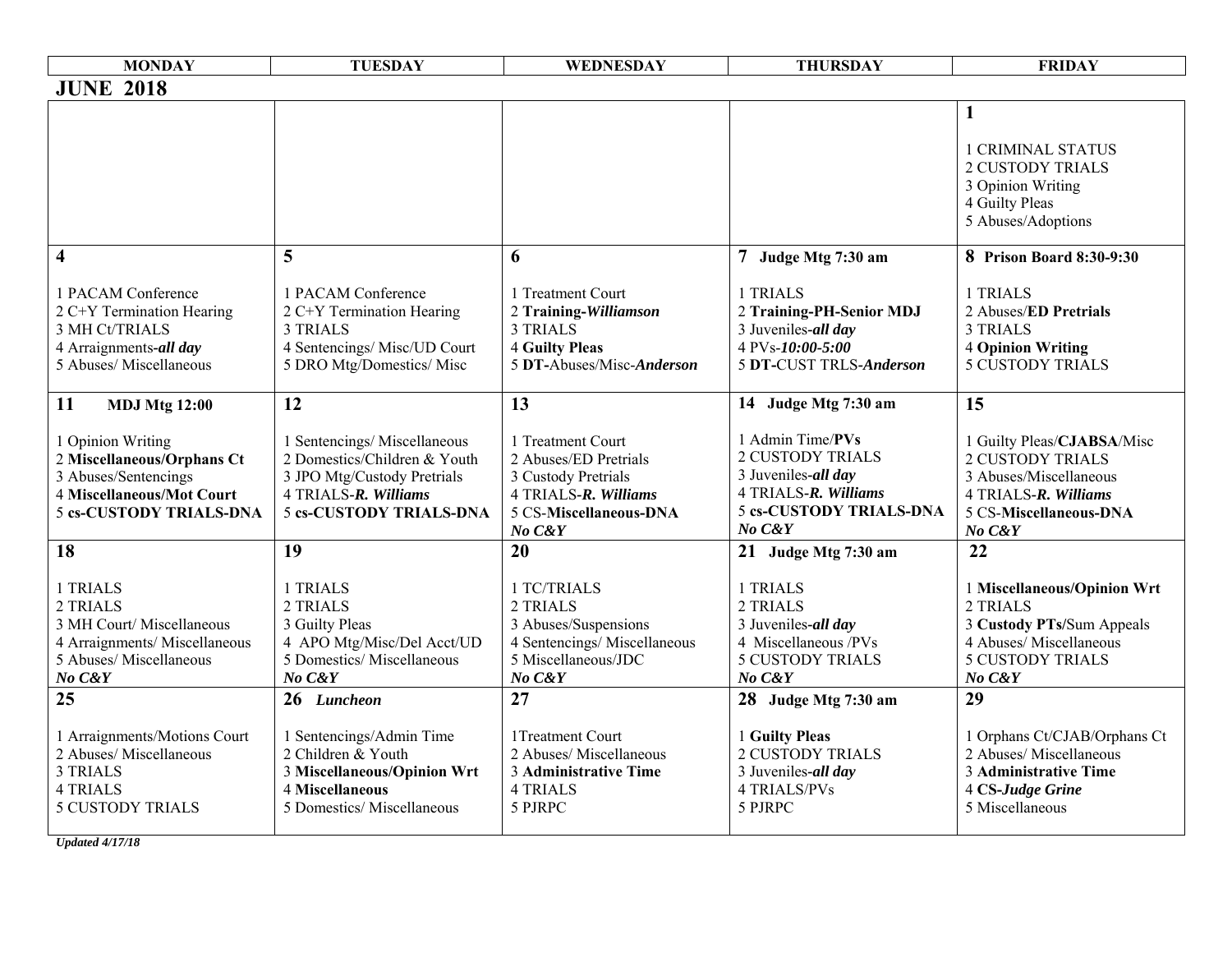| <b>MONDAY</b>                                                                                                                           | <b>TUESDAY</b>                                                                                                                                 | WEDNESDAY                                                                                                                   | <b>THURSDAY</b>                                                                                                       | <b>FRIDAY</b>                                                                                                              |
|-----------------------------------------------------------------------------------------------------------------------------------------|------------------------------------------------------------------------------------------------------------------------------------------------|-----------------------------------------------------------------------------------------------------------------------------|-----------------------------------------------------------------------------------------------------------------------|----------------------------------------------------------------------------------------------------------------------------|
| <b>JULY 2018</b>                                                                                                                        |                                                                                                                                                |                                                                                                                             |                                                                                                                       |                                                                                                                            |
| $\overline{2}$                                                                                                                          | $\mathbf{3}$                                                                                                                                   | $\overline{\mathbf{4}}$                                                                                                     | 5 Judge Mtg 7:30 am                                                                                                   | 6                                                                                                                          |
| <b>1 CRIMINAL STATUS</b><br>2 Miscellaneous<br>3 Abuses/ Miscellaneous<br>4 MH Court/Arraignments-pm<br><b>5 CUSTODY TRIALS</b>         | <b>1 CRIMINAL STATUS</b><br>2 Domestics/Custody Pretrials<br>3 Miscellaneous<br>4 Sentencings/Miscellaneous<br>5 DRO Mtg/Children & Youth      | -1<br>$\sqrt{2}$<br><b>HOLIDAY</b><br>$\mathfrak{Z}$<br>$\overline{4}$<br>5                                                 | <b>1 CRIMINAL STATUS</b><br>2 Custody Pretrials<br>3 Abuses/ Miscellaneous<br>4 PVs-10:00-5:00<br>5 Juveniles-all day | <b>1 CRIMINAL STATUS</b><br>2 Custody Pretrials<br>3 Abuses/ Miscellaneous<br>4 Guilty Pleas<br>5 Adoptions/ Miscellaneous |
| 9<br><b>MDJ Mtg 12:00</b>                                                                                                               | 10                                                                                                                                             | 11                                                                                                                          | 12 Judge Mtg 7:30 am                                                                                                  | 13 Prison Board 8:30-9:30                                                                                                  |
| 1 TRIALS<br>2 Abuses/CV PT Conferences<br>3 Miscellaneous /CV PT Conf<br>4 Arraignments/ Motions Court<br>5 C+Y Termination Hearings    | 1 TRIALS<br>2 Domestics/ED Pretrials<br>3 Civil Pretrial Conf<br>4 Sentencings/VP/Misc/UD<br>5 JPO Mtg/C+Y Term Hearings                       | 1 Treatment Court<br>2 Abuses/CV PT Conf<br><b>3 TRIALS</b><br><b>4 Guilty Pleas</b><br>5 Miscellaneous/JDC                 | 1 Admin-CJAB Re-entry/Misc<br><b>2 CUSTODY TRIALS</b><br><b>3 TRIALS</b><br>4 CV PT Conf/PVs<br>5 Juveniles-all day   | 1 TRIALS<br><b>2 CUSTODY TRIALS</b><br><b>3 TRIALS</b><br>4 Miscellaneous<br>5 Abuses/CV PT Conf                           |
| 16                                                                                                                                      | 17 CRIMINAL PRETRIALS                                                                                                                          | 18                                                                                                                          | 19 Judge Mtg 7:30 am                                                                                                  | 20                                                                                                                         |
| 1 Criminal Pretrials<br>2 Miscellaneous<br><b>3 CUSTODY TRIALS</b><br>4 MH Court/Crim Pretrials<br>5 Abuses/ Miscellaneous<br>$No C+Y$  | 1 TRIALS/CJAB MH Mtg<br>2 Domestics/ Miscellaneous<br>3 Miscellaneous<br>4 APO Mtg./TRIALS<br><b>5 CUSTODY TRIALS</b>                          | 1 Treatment Court<br>2 Civil Pretrial Motions<br>3 Sentencings/CV PT Motions<br><b>4 TRIALS</b><br>5 DV Mtg/Abuses/Misc/JDC | 1 TRIALS<br><b>2 CUSTODY TRIALS</b><br>3 Summary Appeals<br><b>4 TRIALS/PVs</b><br>5 Juveniles-all day                | 1 Misc/CJABSA/Misc<br>2 Abuses/ Miscellaneous<br><b>3 Opinion Writing</b><br><b>4 TRIALS</b><br><b>5 CUSTODY TRIALS</b>    |
| 23                                                                                                                                      | 24                                                                                                                                             | 25                                                                                                                          | 26 Judge Mtg 7:30 am                                                                                                  | 27                                                                                                                         |
| 1 Misc/Re-Entry Coal/Misc<br><b>2 CUSTODY TRIALS</b><br>3 Abuses/ Miscellaneous<br>4 Arraignments-all day<br>5 C+Y Termination Hearings | 1 Sent/DUB/Ct Sec Mtg<br>2 Children & Youth<br>3 Miscellaneous<br>4 Misc /VP/Del Acct/UD Ct<br>5 Domestics/ Miscellaneous                      | $\overline{c}$<br>$\overline{3}$<br><b>STATE</b><br>$\overline{4}$<br><b>5 CRIMINAL STATUS</b>                              | $\overline{2}$<br>3<br><b>TRIAL JUDGES</b><br>4<br><b>5 CRIMINAL STATUS</b>                                           | -1<br>$\overline{c}$<br>$\overline{3}$<br><b>CONFERENCE</b><br>$\overline{4}$<br><b>CRIMINAL STATUS</b><br>5               |
| 30                                                                                                                                      | 31                                                                                                                                             |                                                                                                                             |                                                                                                                       |                                                                                                                            |
| <b>1 CRIMINAL STATUS</b><br>2 Orphans Court<br>3 Abuses/ Miscellaneous<br>4 MH Court/Arraignments-pm<br><b>5 CRIMINAL STATUS</b>        | <b>1 CRIMINAL STATUS</b><br>2 Jury Selection<br>3 Miscellaneous<br>4 Call of the List/Jury Selection<br><b>5 CRIMINAL STATUS</b><br>NO DRO/C&Y |                                                                                                                             |                                                                                                                       |                                                                                                                            |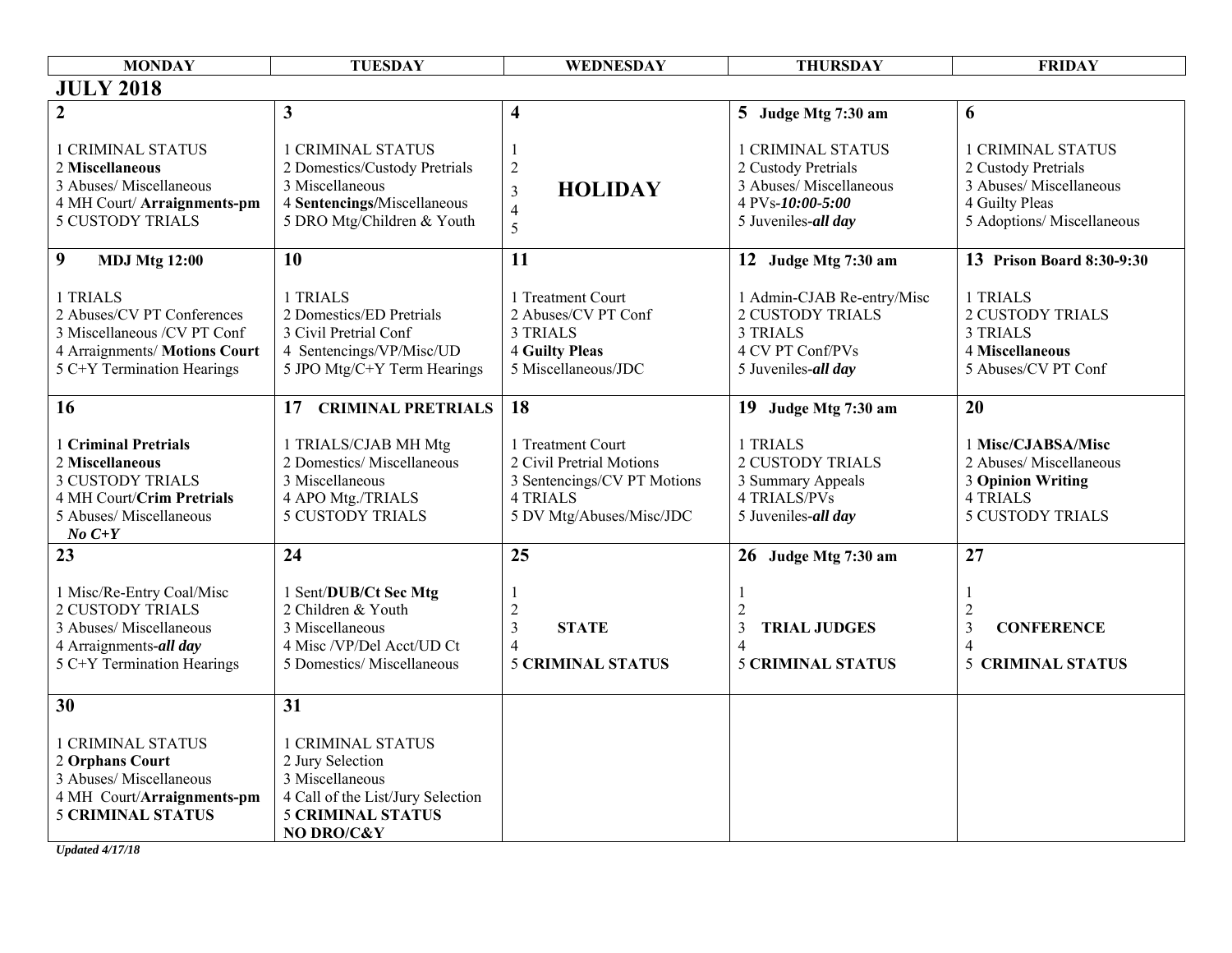| <b>MONDAY</b>                 | <b>TUESDAY</b>                | WEDNESDAY                      | <b>THURSDAY</b>               | <b>FRIDAY</b>                                |
|-------------------------------|-------------------------------|--------------------------------|-------------------------------|----------------------------------------------|
| <b>AUGUST 2018</b>            |                               |                                |                               |                                              |
|                               |                               | $\mathbf{1}$                   | 2 Judge Mtg 7:30 am           | 3                                            |
|                               |                               |                                |                               |                                              |
|                               |                               | 1 TC/CRIMINAL STATUS           | <b>1 CRIMINAL STATUS</b>      | <b>1 CRIMINAL STATUS</b>                     |
|                               |                               | 2 Jury Selection               | 2 Jury Selection              | 2 Jury Selection                             |
|                               |                               | <b>3 Abuses/CUSTODY TRIALS</b> | 3 Jury Selection              | 3 Abuses/ Miscellaneous                      |
|                               |                               | 4 Jury Selection               | 4 PVs-10:00-5:00              | 4 Jury Selections<br><b>5 CUSTODY TRIALS</b> |
|                               |                               | <b>5 CRIMINAL STATUS</b>       | 5 Juveniles-all day<br>No C&Y | No C&Y                                       |
| 6                             | $\overline{7}$                | No C&Y<br>8                    |                               | <b>10 Prison Board 8:30-9:30</b>             |
|                               |                               |                                | 9 Judge Mtg 7:30 am           |                                              |
| 1 Arraignments/Motions Court  | 1 Sentencings/Miscellaneous   | 1 Treatment Court              | 1 Admin Time/ Miscellaneous   | 1 Orphans Court                              |
| 2 Abuses/Miscellaneous        | 2 Domestics/ED Pretrials      | 2 Miscellaneous                | <b>2 CUSTODY TRIALS</b>       | <b>2 CUSTODY TRIALS</b>                      |
| <b>3 TRIALS</b>               | <b>3 TRIALS</b>               | 3 TRIALS                       | <b>3 CUSTODY TRIALS</b>       | <b>3 CUSTODY TRIALS</b>                      |
| <b>4 TRIALS</b>               | <b>4 TRIALS</b>               | <b>4 TRIALS</b>                | 4 TRIALS/PVs                  | <b>4 Guilty Pleas-from PTs only</b>          |
| <b>5 CUSTODY TRIALS</b>       | 5 JPO Mtg/Children & Youth    | 5 Abuses/JDC                   | 5 Juveniles-all day           | 5 Abuses/Adoptions                           |
| <b>BENCH/BAR @ NOON</b>       |                               |                                |                               |                                              |
| 13<br><b>MDJ Mtg 12:00</b>    | 14                            | 15 Little League Parade        | 16 Judge Mtg 7:30 am          | $\overline{17}$                              |
|                               |                               |                                |                               |                                              |
| 1 Arraignments/Motions Court  | 1 TRIALS                      | 1 TC/Opinion Writing           | 1 TRIALS/PVs                  | 1 Miscellaneous/CJABSA/Misc                  |
| 2 Miscellaneous               | 2 Domestics/ Miscellaneous    | 2 Abuses/Opinion Writing       | 2 Opinion Writing             | 2 Miscellaneous                              |
| 3 Abuses/Custody Pretrials    | 3 Custody Pretrials           | 3 Custody Pts/Opinion Writing  | 3 Miscellaneous/Suspensions   | 3 Abuses/Custody Pretrials                   |
| <b>4 CS-TRIALS-Williamson</b> | <b>4 CS-TRIALS-Williamson</b> | 4 CS/Pleas/OW-Williamson       | 4 CS-TRIALS-Williamson        | <b>4 CS-TRIALS-Williamson</b>                |
| <b>5 CUSTODY TRIALS</b>       | <b>5 CUSTODY TRIALS</b>       | 5 Misc/JDC/Opinion Writing     | 5 Juveniles-all day           | <b>5 CUSTODY TRIALS</b>                      |
|                               |                               |                                |                               |                                              |
| 20                            | 21                            | 22                             | 23 Judge Mtg 7:30 am          | 24                                           |
| 1 Abuses/Miscellaneous        | 1 Opinion Writing             | 1 Treatment Court              | 1 Miscellaneous               | 1 Abuses/Miscellaneous                       |
| 2 TRIALS                      | 2 Domestics/Orphans Court     | 2 TRIALS                       | 2 Juveniles-all day           | 2 TRIALS                                     |
| <b>3 TRIALS</b>               | <b>3 TRIALS</b>               | <b>3 TRIALS</b>                | <b>3 TRIALS</b>               | <b>3 TRIALS</b>                              |
| 4 Arraignments/ Miscellaneous | 4 Sentencings/Del Acct/UD Ct  | 4 Abuses/Summary Appeals       | 4 Miscellaneous/PVs           | 4 Guilty Pleas                               |
| <b>5 CRIMINAL STATUS</b>      | <b>5 CRIMINAL STATUS</b>      | <b>5 CRIMINAL STATUS/JDC</b>   | <b>5 CRIMINAL STATUS</b>      | <b>5 CRIMINAL STATUS</b>                     |
|                               |                               |                                |                               |                                              |
| 27                            | 28                            | 29                             | 30 Judge Mtg 7:30 am          | 31                                           |
|                               |                               |                                |                               |                                              |
| 1 CS-Williamson               | 1 Sentencings/Admin Time      | 1 Treatment Court              | 1 Miscellaneous               | 1 Guilty Pleas                               |
| 2 Civil Pretrial Conferences  | 2 Domestics/CV PT Conf        | 2 Abuses/CV PT Conf            | <b>2 CUSTODY TRIAL</b>        | 2 Miscellaneous                              |
| 3 Abuses/ Motions Court       | 3 Civil PT Conf/Miscellaneous | 3 Civil Pretrial Conferences   | 3 Miscellaneous               | 3 Abuses/CV PT Conf                          |
| 4 MH Court/PM-Arraignments    | 4 Misc/Sentencing/VP          | 4 Misc/AIC/Miscellaneous       | 4 TRIALS/PVs                  | 4 Opinion Writing                            |
| <b>5 CUSTODY TRIALS</b>       | 5 Children & Youth            | 5 Miscellaneous/AIC/JDC        | 5 Juveniles-all day           | 5 Miscellaneous                              |
|                               |                               |                                |                               |                                              |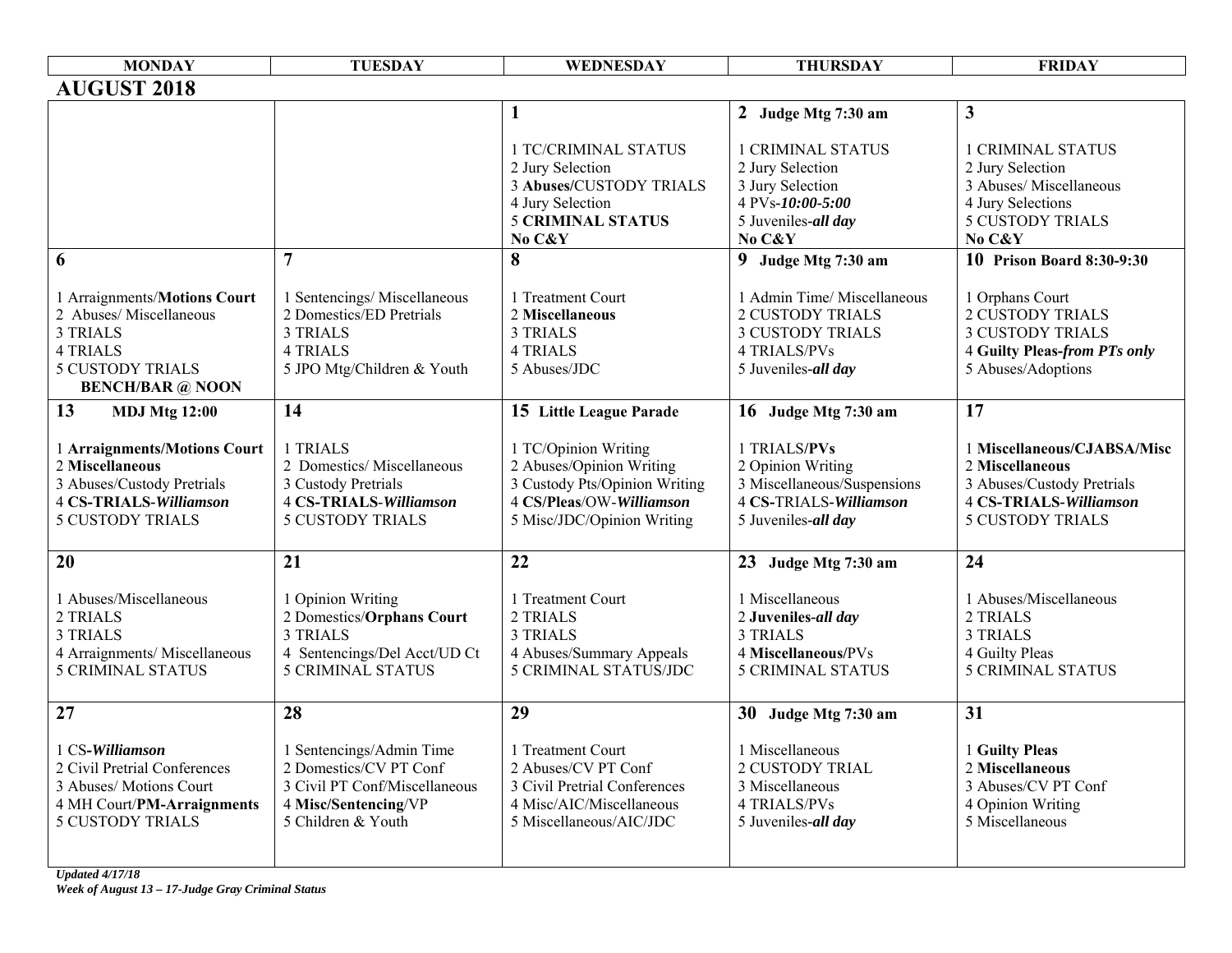| <b>MONDAY</b>                                                                                                                              | <b>TUESDAY</b>                                                                                                                          | WEDNESDAY                                                                                                                            | <b>THURSDAY</b>                                                                                                                  | <b>FRIDAY</b>                                                                                                                      |
|--------------------------------------------------------------------------------------------------------------------------------------------|-----------------------------------------------------------------------------------------------------------------------------------------|--------------------------------------------------------------------------------------------------------------------------------------|----------------------------------------------------------------------------------------------------------------------------------|------------------------------------------------------------------------------------------------------------------------------------|
| <b>SEPTEMBER 2018</b>                                                                                                                      |                                                                                                                                         |                                                                                                                                      |                                                                                                                                  |                                                                                                                                    |
| 3                                                                                                                                          | $\overline{\mathbf{4}}$                                                                                                                 | 5                                                                                                                                    | 6 Judge Mtg 7:30 am                                                                                                              | $\overline{7}$                                                                                                                     |
| $\overline{c}$<br><b>HOLIDAY</b><br>$\mathfrak{Z}$<br>$\overline{4}$<br>5                                                                  | <b>1 CRIMINAL STATUS</b><br>2 TRIALS<br>3 Domestics/Abuses<br>4 Sentencings/ Misc/UD Ct<br>5 DRO Mtg/Children & Youth                   | <b>1 TC/CRIMINAL STATUS</b><br>2 TRIALS<br>3 Abuses/Custody Pretrials<br>4 Sentencings/ Miscellaneous<br>5 Miscellaneous/JDC         | <b>1 CRIMINAL STATUS</b><br>2 TRIALS<br>3 Custody Pretrials<br>4 PVs 10:00-5:00<br>5 Juveniles-all day                           | <b>1 CRIMINAL STATUS</b><br>2 TRIALS<br>3 Custody Pretrials<br>4 Guilty Pleas<br>5 Abuses/Adoptions                                |
| 10<br><b>MDJ Mtg 12:00</b>                                                                                                                 | 11<br><b>CRIMINAL PRETRIALS</b>                                                                                                         | 12                                                                                                                                   | 13 Judge Mtg 7:30 am                                                                                                             | 14 Prison Board 8:30-9:30                                                                                                          |
| 1 Arraignments-all day<br>2 CS-Anderson 10:30<br>3 Miscellaneous<br>4 MH Court/ Motions Court<br>5 Abuses/ Miscellaneous                   | 1 Sentencings/Miscellaneous<br><b>2 CRIMINAL STATUS</b><br>3 Domestics/ED Pretrials<br><b>4 TRIALS/VP</b><br>5 JPO Mtg/C&Y/CRIM ST      | 1 Treatment Court<br>2 TRIALS<br>3 Abuses/ Miscellaneous<br>4 Misc/AIC/ Miscellaneous<br>5 Miscellaneous/JDC                         | 1 Admin-CJAB Re-entry/PVs<br>2 Juveniles-all day<br><b>3 CUSTODY TRIALS</b><br><b>4 TRIALS</b><br><b>5 Family Law Conference</b> | 1 Miscellaneous<br>2 Civil Pretrial Motions<br>3 Abuses/CV PT Motions<br><b>4 TRIALS</b><br><b>5 Family Law Conference</b>         |
| 17                                                                                                                                         | 18                                                                                                                                      | 19                                                                                                                                   | 20 Judge Mtg 7:30 am                                                                                                             | 21                                                                                                                                 |
| 1 Arraignments/Miscellaneous<br><b>2 CUSTODY TRIALS</b><br>3 Abuses/ Miscellaneous<br><b>4 CRIMINAL STATUS</b><br><b>5 CRIMINAL STATUS</b> | 1 Sentencings/CJAB MH Mtg<br>2 Domestics/Orphans Court<br><b>3 CUSTODY TRIALS</b><br>4 APO Mtg/Misc/UD Court<br>5 Roundtable            | 1 Treatment Court<br><b>2 CRIMINAL STATUS</b><br><b>3 CUSTODY TRIALS</b><br>4 Guilty Pleas-stop @ 3:30<br>5 Abuses/Miscellaneous/JDC | 1 Opinion Writing<br><b>2 CUSTODY TRIALS</b><br>3 Miscellaneous<br>4 Miscellaneous/PVs<br>5 Juveniles-all day                    | 1 Misc/CJAB/Misc<br><b>2 CUSTODY TRIALS</b><br>3 Abuses/ Miscellaneous<br><b>4 Summary Appeals</b><br>5 Fatality Review Conference |
| 24                                                                                                                                         | 25                                                                                                                                      | 26                                                                                                                                   | 27<br>Judge Mtg 7:30 am                                                                                                          | 28                                                                                                                                 |
| 1 Arraignments/Motions Court<br>2 Opinion Writing<br>3 Miscellaneous<br>4 MH Court/ Miscellaneous<br>5 Abuses/ Miscellaneous<br>No $C+Y$   | 1 Call of the List/Admin Time<br>2 Jury Selection<br>3 Jury Selection<br>4 Opinion Writing/VP/Del Acct<br>5 Miscellaneous<br>NO DRO/C&Y | 1 Treatment Court<br>2 Jury Selection<br><b>3 CUSTODY TRIALS</b><br>4 Jury Sel-leaving @ 3:30<br>5 Abuses/AIC/JDC<br>NO C&Y          | 1 Jury Sel/3:00-Conference<br>2 Jury Selection<br>3 Jury Selection<br>4 Opinion Writing/PVs<br>5 Juveniles-all day<br>NO C&Y     | 1 Orphans Court<br>2 Jury Selection<br>3 Miscellaneous<br>4 Jury Selection<br>5 Abuses/Miscellaneous<br>No C&Y                     |

*Judge Gray criminal status 9/6 + 7*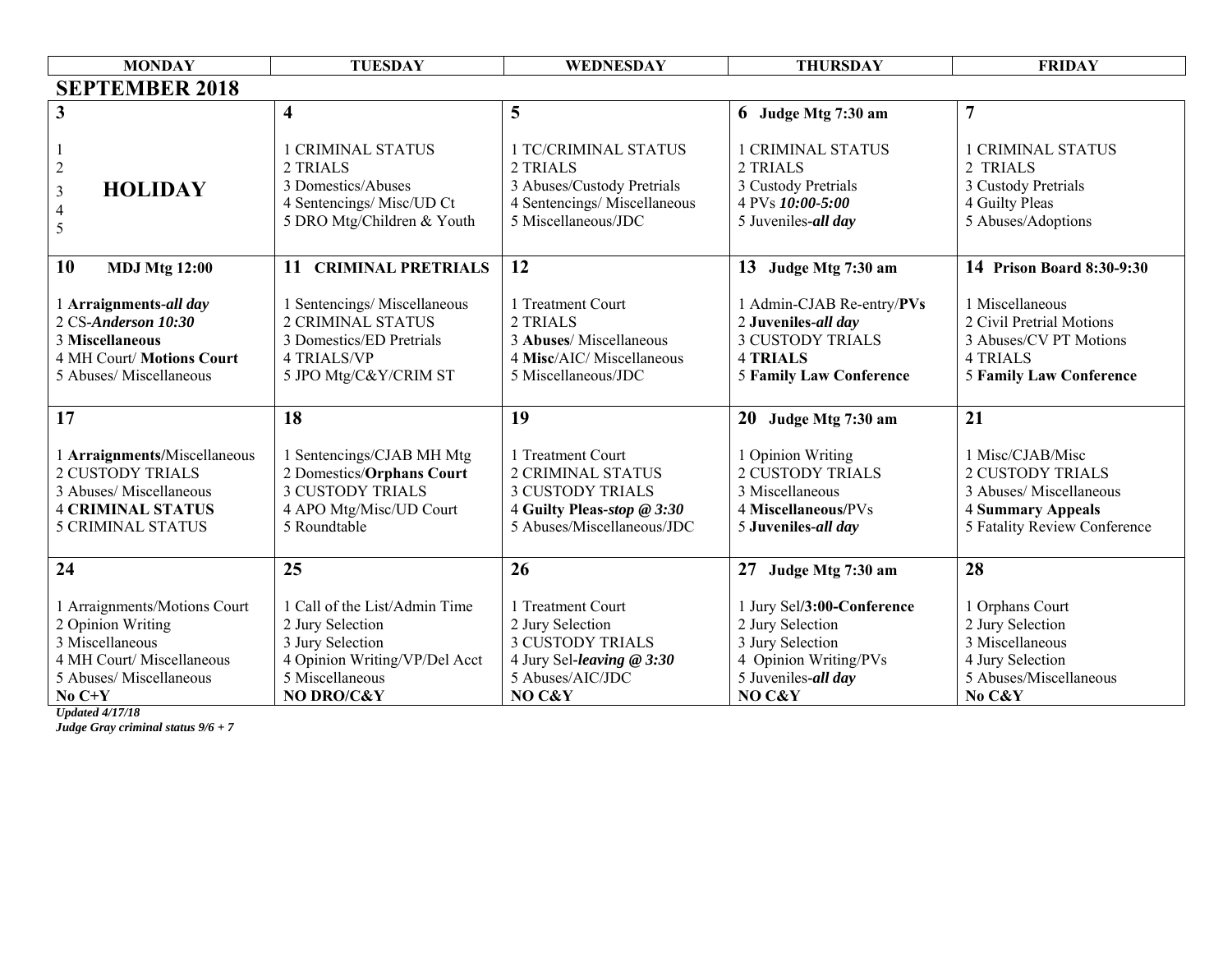| <b>MONDAY</b>                                                                                                                         | <b>TUESDAY</b>                                                                                                                                                              | WEDNESDAY                                                                                                           | <b>THURSDAY</b>                                                                                                | <b>FRIDAY</b>                                                                                                           |
|---------------------------------------------------------------------------------------------------------------------------------------|-----------------------------------------------------------------------------------------------------------------------------------------------------------------------------|---------------------------------------------------------------------------------------------------------------------|----------------------------------------------------------------------------------------------------------------|-------------------------------------------------------------------------------------------------------------------------|
| <b>OCTOBER 2018</b>                                                                                                                   |                                                                                                                                                                             |                                                                                                                     |                                                                                                                |                                                                                                                         |
| 1                                                                                                                                     | $\overline{2}$                                                                                                                                                              | $\mathbf{3}$                                                                                                        | 4 Judge Mtg 7:30 am                                                                                            | 5                                                                                                                       |
| 1 Arraignments/Miscellaneous<br>2 Miscellaneous<br>3 Abuses/Custody Pretrials<br>4 MH Court/ Miscellaneous<br><b>5 CUSTODY TRIALS</b> | 1 Sentencings/Miscellaneous<br>2 Domestics/Orphans Court<br>3 Custody Pretrials<br>4 Opinion Writing/UD Court<br>5 DRO Mtg/Children & Youth<br><b>Regional Unit Meeting</b> | 1 Treatment Court<br>2 Abuses/Miscellaneous<br>3 Custody Pretrials<br><b>4 Guilty Pleas</b><br>5 Miscellaneous/JDC  | <b>1 CRIMINAL STATUS</b><br>2 Miscellaneous<br>3 Miscellaneous<br>4 PVs-10:00-5:00<br>5 Juveniles-all day      | <b>1 CRIMINAL STATUS</b><br>2 Abuses/ Miscellaneous<br>3 Miscellaneous<br>4 Miscellaneous<br>5 Adoptions/ Miscellaneous |
| 8<br><b>MDJ Mtg 12:00</b>                                                                                                             | 9                                                                                                                                                                           | 10-State Holiday-no Troopers                                                                                        | 11 Judge Mtg 7:30 am                                                                                           | 12 Prison Board 8:30-9:30                                                                                               |
| 1 TRIALS<br>2 Abuses/Miscellaneous<br><b>3 CUSTODY TRIALS</b><br>4 Arraignments/Motions Court<br><b>5 CRIMINAL STATUS</b>             | 1 TRIALS<br>2 TRIALS<br>3 Domestics/ED Pretrial<br>4 Sentencings/VP/ Misc/UD Ct<br><b>5 CRIMINAL STATUS</b>                                                                 | 1 TC Conference<br>2 TRIALS<br>3 Abuses/Miscellaneous<br>4 Misc/AIC/ Miscellaneous<br>5 CRIMINAL STATUS/JDC         | 1 TC Conference<br>2 Miscellaneous<br><b>3 CUSTODY TRIALS</b><br>4 Miscellaneous/PVs<br>5 Juveniles-all day    | 1 TC Conference<br>2 Opinion Writing<br>3 Abuses/ Miscellaneous<br>4 Guilty Pleas<br><b>5 CRIMINAL STATUS</b>           |
| 15                                                                                                                                    | 16                                                                                                                                                                          | 17                                                                                                                  | 18 Judge Mtg 7:30 am                                                                                           | 19                                                                                                                      |
| 1 Arraignments/ Miscellaneous<br>2 TRIALS<br>3 Abuses/ Miscellaneous<br>4 MH Ct/TRIALS<br><b>5 CUSTODY TRIALS</b>                     | 1 Summary Appeals<br>2 TRIALS<br>3 Domestics/ Miscellaneous<br><b>4 TRIALS</b><br>5 JPO Mtg/Children & Youth                                                                | 1 TC/TRIALS<br>2 TRIALS<br>3 Abuses/ Miscellaneous<br><b>4 TRIALS</b><br>5 DV Mtg/Misc/JDC                          | <b>1 CRIMINAL STATUS</b><br>2 TRIALS<br><b>3 Opinion Writing</b><br><b>4 TRIALS/PVs</b><br>5 Juveniles-all day | <b>1 CRIM STATUS/CJBASA</b><br>2 Miscellaneous<br>3 Abuses/Miscellaneous<br>4 Miscellaneous<br>5 Conference             |
| 22                                                                                                                                    | 23                                                                                                                                                                          | 24                                                                                                                  | 25 Judge Mtg 7:30 am                                                                                           | 26                                                                                                                      |
| 1 TRIALS<br>2 Abuses/ Miscellaneous<br><b>3 TRIALS</b><br>4 Arraignments/Motions Court<br>5 Miscellaneous                             | 1 Misc/DUB/Ct Sec Mtg<br><b>2 CUSTODY TRIALS</b><br><b>3 TRIALS</b><br>4 APO Mtg/Sent /VP/Del Acct<br>5 Domestics/ Miscellaneous                                            | 1 Treatment Court<br><b>2 CUSTODY TRIALS</b><br><b>3 TRIALS</b><br>4 Miscellaneous /Suspensions<br>5 Abuses/AIC/JDC | 1 TRIALS<br><b>2 CUSTODY TRIALS</b><br>3 TRIALS<br>4 Miscellaneous /PVs<br>5 Juveniles-all day                 | 1 Orphans Court<br><b>2 CUSTODY TRIALS</b><br><b>3 TRIALS</b><br>4 Guilty Pleas<br>5 Abuses/ Miscellaneous              |
| 29                                                                                                                                    | 30                                                                                                                                                                          | 31                                                                                                                  |                                                                                                                |                                                                                                                         |
| 1 Arr/Re-Entry Coal/Misc<br>2 TRIALS<br>3 Abuses/ Miscellaneous<br>4 MH court/TRIALS<br>5 Opinion Writing                             | 1 Sentencings/Miscellaneous<br>2 TRIALS<br>3 Miscellaneous<br><b>4 TRIALS</b><br>5 Domestics/ Miscellaneous                                                                 | 1 Treatment Court<br>2 TRIALS<br>3 Abuses/Custody Pretrials<br><b>4 TRIALS</b><br>5 Miscellaneous/JDC               |                                                                                                                |                                                                                                                         |

*Updated 4/17/18 Judge Gray-Criminal Status 10/12-15*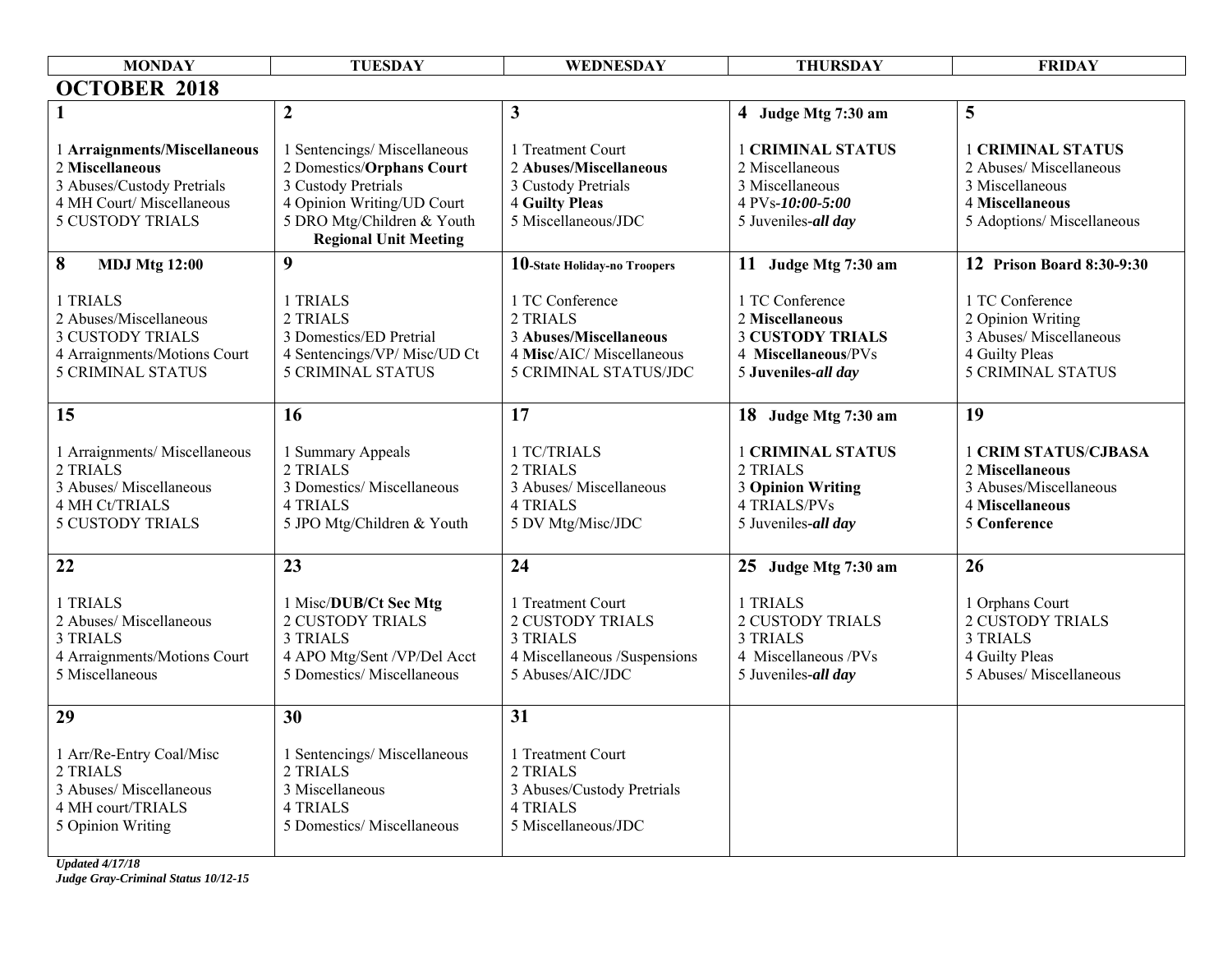| <b>MONDAY</b>                                                                                                                                | <b>TUESDAY</b>                                                                                                                           | WEDNESDAY                                                                                                                      | <b>THURSDAY</b>                                                                                                         | <b>FRIDAY</b>                                                                                                                                    |
|----------------------------------------------------------------------------------------------------------------------------------------------|------------------------------------------------------------------------------------------------------------------------------------------|--------------------------------------------------------------------------------------------------------------------------------|-------------------------------------------------------------------------------------------------------------------------|--------------------------------------------------------------------------------------------------------------------------------------------------|
| <b>NOVEMBER 2018</b>                                                                                                                         |                                                                                                                                          |                                                                                                                                |                                                                                                                         |                                                                                                                                                  |
|                                                                                                                                              |                                                                                                                                          |                                                                                                                                | Judge Mtg 7:30 am                                                                                                       | $\boldsymbol{2}$<br><b>New Bar Admissions 4:00</b>                                                                                               |
|                                                                                                                                              |                                                                                                                                          |                                                                                                                                | 1 TRIALS<br>2 TRIALS<br>3 Custody Pretrials<br>4 PV-10:00-5:00<br>5 Juveniles/Miscellaneous                             | 1 Judges Meeting/Bar Admin<br>2 Judges Meeting/Bar Admin<br>3 Custody Pts/Bar Admin<br>4 Judges Meeting/Bar Admin<br>5 Judge Mtg/Abuse/Bar Admin |
| 5                                                                                                                                            | 6<br><b>ELECTION DAY</b>                                                                                                                 | $\overline{7}$                                                                                                                 | 8 Judge Mtg 7:30 am                                                                                                     | 9 Prison Board 8:30-9:30                                                                                                                         |
| 1 TRIALS<br>2 Orphans Court<br>3 Abuses/ Miscellaneous<br>4 MH court/Arraignments-pm<br><b>5 CUSTODY TRIALS</b><br><b>BENCH/BAR</b> @ NOON   | 1 TRIALS<br>2 Domestics/ED Pretrials<br>3 Miscellaneous<br>4 Sent/Opinion Writing/UD Ct<br>5 DRO Mg/Children & Youth                     | 1 TC/TRIALS<br>2 Miscellaneous<br><b>3 CUSTODY TRIALS</b><br>4 Miscellaneous/AIC/Misc<br>5 Abuses/Miscellaneous/JDC            | 1 Admin-CJAB Re-entry/Misc<br>2 Miscellaneous<br><b>3 CUSTODY TRIALS</b><br>4 Miscellaneous /PVs<br>5 Juveniles-all day | 1 TRIALS<br>2 Miscellaneous<br>3 Abuses/ Miscellaneous<br>4 Guilty Pleas<br>5 Adoptions/Miscellaneous                                            |
| 12<br><b>MDJ Mtg 12:00</b>                                                                                                                   | 13                                                                                                                                       | 14                                                                                                                             | 15 Judge Mtg 7:30 am                                                                                                    | 16                                                                                                                                               |
| $\sqrt{2}$<br><b>HOLIDAY</b><br>$\mathfrak{Z}$<br>$\overline{4}$<br>5                                                                        | 1 TRIALS/CJAB MH Mtg<br>2 Domestics/Opinion Wrt<br>3Abuses/Miscellaneous<br><b>4 TRIALS/VP/TRIALS</b><br>5 JPO Mtg/CUSTODY TRIALS        | 1 TC/TRIALS<br>2 Abuses/ Miscellaneous<br>3 Miscellaneous<br>4 Sentencings/ Miscellaneous<br>5 Opinion Wrt/AIC/JDC<br>No $C+Y$ | 1 TRIALS<br>2 Miscellaneous<br><b>3 Summary Appeals</b><br><b>4 TRIALS/PVs</b><br>5 Juveniles-all day<br>$No C+Y$       | 1 Misc/CJABSA/Misc<br>2 Miscellaneous<br>3 Abuses/ Miscellaneous<br><b>4 Guilty Pleas</b><br><b>5 CUSTODY TRIALS</b>                             |
| 19                                                                                                                                           | 20                                                                                                                                       | 21                                                                                                                             | 22                                                                                                                      | 23                                                                                                                                               |
| 1 Arraignments-all day<br><b>2 CRIMINAL STATUS</b><br>3 Abuses/Motions Court<br>4 MH court/ Miscellaneous<br>5 Abuses/ Miscellaneous         | 1 Sentencings/Miscellaneous<br><b>2 CRIMINAL STATUS</b><br>3 Miscellaneous<br>4 APO Mtg/Misc/Del Acct/UD<br>5 Domestics/Children & Youth | 1 TC/Opinion Writing<br><b>2 CRIMINAL STATUS</b><br>3 Opinion Writing<br>4 Abuses/Opinion Wrt<br><b>5 CRIMINAL STATUS/JDC</b>  | $\overline{2}$<br><b>HOLIDAY</b><br>3<br>4<br>5                                                                         | <b>HOLIDAY</b><br>$\mathfrak{Z}$<br>4<br>5                                                                                                       |
| 26                                                                                                                                           | 27                                                                                                                                       | 28                                                                                                                             | 29<br>Judge Mtg 7:30 am                                                                                                 | 30                                                                                                                                               |
| 1 Abuses/ Orphans Court<br><b>2 CUSTODY TRIAL</b><br>3 Miscellaneous<br>4 Arraignments/Mock PVs<br>5 Miscellaneous<br><b>Updated 4/17/18</b> | 1 Sentencings/Admin Time<br><b>2 CUSTODY TRIAL</b><br>3 Miscellaneous<br>4 Miscellaneous/VP/Misc<br>5 Domestics/Miscellaneous            | 1 TC/Drug Court Conf<br><b>2 CUSTODY TRIALS</b><br>3 Miscellaneous<br><b>4 Guilty Pleas</b><br>5 Abuses/Misc/JDC               | 1 Drug Court Conf<br><b>2 CUSTODY TRIALS</b><br>3 Miscellaneous<br><b>4 Civil Pretrials /PVs</b><br>5 Juveniles-all day | 1 Drug Court Conf<br>2 Abuses/Civil Pretrials<br>3 Miscellaneous<br>4 Miscellaneous<br><b>5 CUSTODY TRIALS</b>                                   |